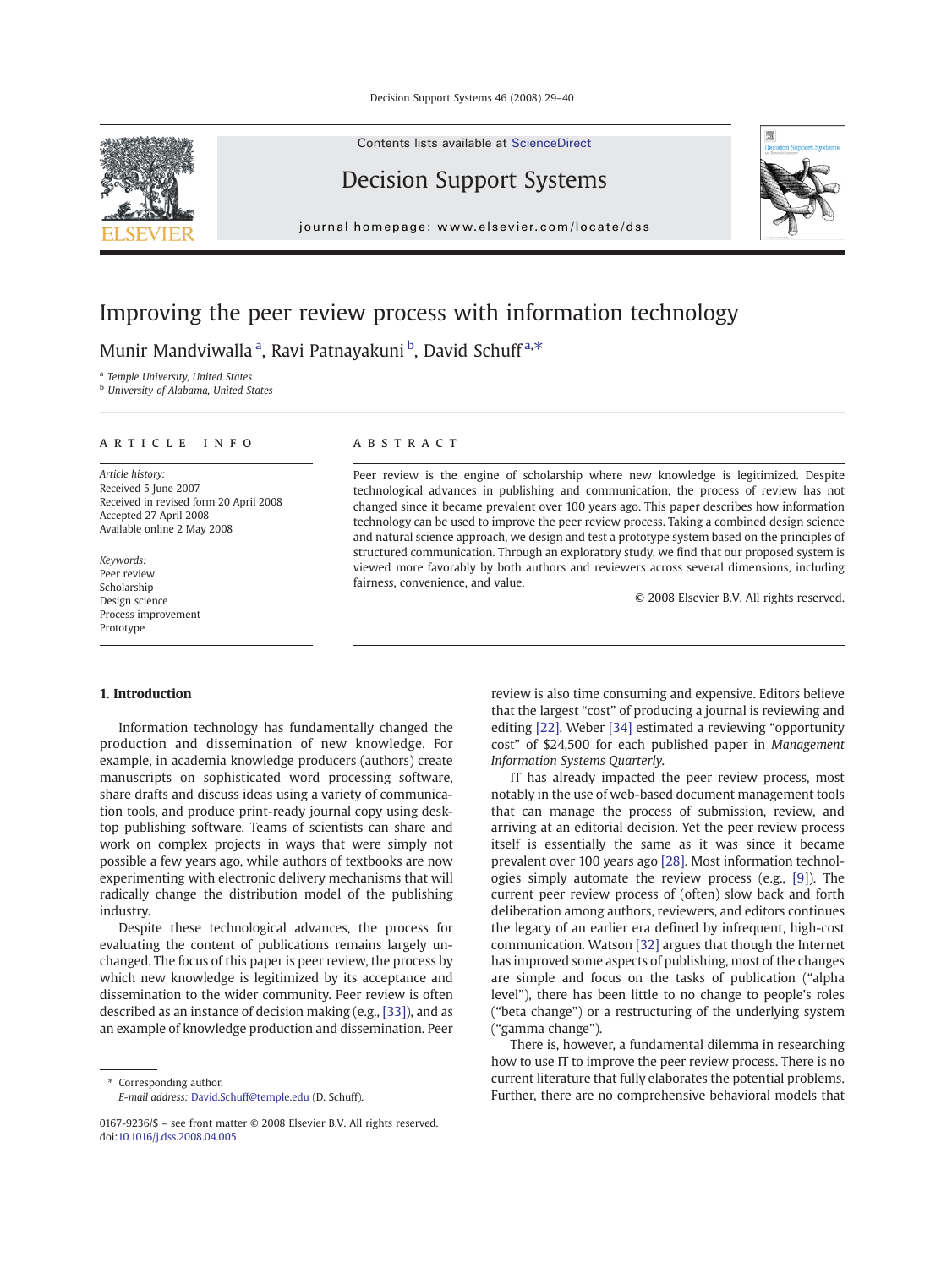can explain the impact of proposed IT enabled improvements. Therefore, we propose that both a design science and natural (behavioral) science research approach is necessary to build new utility into the peer review process and understand the impact of such proposed changes [\[15,20,31\].](#page--1-0) Cao et al. [\[5\]](#page--1-0), who build on Hevner et al. [\[15\],](#page--1-0) March and Smith [\[20\],](#page--1-0) and Nunamaker et al.'s [\[24\]](#page--1-0) design science approaches, suggest that a multi-methodological, cross-paradigm research approach that combines design and behavioral science will yield more powerful and insightful results. Research on the peer review process is at an early stage and very little aggregate knowledge has been accumulated, a combined approach will therefore improve the chances that important behaviors are identified early and only the most useful technical artifacts are built. As Hevner et al. [\[15\]](#page--1-0) argue, truth and utility are inseparable and "an artifact may have utility because of some as yet undiscovered truth. A theory may yet to be developed to the point where its truth can be incorporated into design" (p. 80).

The remainder of this paper is structured using a combined design and natural science approach. First, we provide perspectives on peer review that illustrate the importance of the problem and our approach. Second, we apply the design science perspective to create a process based model to analyze the traditional peer review process and to serve as a baseline for changing the process. We propose a new process based on structured communication and implemented using a prototype system. Third, and in parallel, we apply the natural science perspective to develop a set of behavioral propositions to evaluate changes to the peer review process. The two perspectives of design and natural science come together in an exploratory study to evaluate the impact of the prototype system. In the final sections, the results of the study are discussed.

### 2. The role and challenges of peer review

Improving the peer review process is particularly important for academic publishing. Worldwide growth in the number of higher education institutions has led to an increase in the number of faculty. There is increased pressure on journals because of the increased volume of material requiring review. Word processing has reduced the time cost of resubmitting manuscripts to different outlets. The result is that there is an increasing burden on the traditional volunteer model of peer review accompanied by increasing dissatisfaction with the process. Readers of peer-reviewed research often complain about lack of quality, sterility of material, and irrelevance [\[10\],](#page--1-0) and observers believe that the traditional peer review process is currently too slow, and lacking in quality, impartiality, validity, and reliability [\[2,33\]](#page--1-0). According to Frost and Taylor [\[10\],](#page--1-0) there are now questions about whether the centralized control structure of peer review and the publication process has led to a lack of innovation in the conventional outlets for academic scholarship. Journals often become equipped to handle the routine rather than recognize innovation and diversity [\[23\].](#page--1-0) More generally, at the policy level there have been questions about the application of peer review in science. For example, McCarty [\[21\]](#page--1-0) outlines the experience of The American Psychologist in which a controversial article was accepted and then later rejected. The controversy was prominently played out on Internet newsgroups; the editor attributed some of the mistakes to the delays inherently built into a system based on postal mail.

As a reaction to these and other problems, some have questioned the very concept of peer review. Horrobin [\[16\]](#page--1-0) suggests that the peer review concept is fatally flawed because the people who serve as reviewers are never truly peers in terms of ability and that the process may inhibit truly innovative thinking. Bedeian [\[2\]](#page--1-0) reports that Nobel laureate Rosalyn Yalow in her acceptance speech noted that "the truly imaginative are not being judged by their peers. They have none!" [\[35\]](#page--1-0).

Others have suggested that although peer review is viable, various improvements to the process should be considered. For example, Apt [\[1\]](#page--1-0) proposes a model in which computer science can start new, free, high quality journals that are universally accessible to all on the web and which serve to increase the number of outlets available. Others have suggested an entrepreneurial approach that advocates radical changes to knowledge production with ideas such as selfpublishing ("sky writing") on the web and peer commentary, where comments are added to the published article after it has been peer reviewed [\[14\]](#page--1-0). Weblogs are the technical realization of this vision though they remain outside the realm of academic knowledge production. Bedeian [\[2\]](#page--1-0) proposes a number of socially-motivated improvements to the peer review process including allowing authors to submit a note to reviewers with their submission, publishing referee comments, identifying the referees in the publication, rating review reports, and instituting an appeals process. Brown [\[4\]](#page--1-0) proposes improvements to the process of peer review by advocating the double-blind evaluation process.

In information systems there have been several efforts to improve peer review. Saunders [\[27\]](#page--1-0) focuses on how reviewers and editors can practice "developmental reviewing" — the idea of providing the author with very detailed and constructive suggestions for revising the manuscript. Lee [\[19\]](#page--1-0) outlines how information technology can be used to disseminate research and speed the review process. Weber [\[33\]](#page--1-0) characterizes peer review as an instance of decision making and proposes improvements that include removing anonymity, and using the web to disseminate both papers under review and rejected papers along with their associated reviews. Watson [\[32\]](#page--1-0) proposes certification and formal training for reviewers as well as restructuring the relationship between authors, reviewers, and editors into a "marketplace" where editors bid for articles based on reviews by accredited referees and authors evaluate review reports.

Peer review is also being increasingly applied outside academic publishing. Grant makers, accounting audits, policy review, software development, and standards review (e.g., IEEE) all apply peer review. Patton and Olin [\[25\]](#page--1-0) provide a framework for applying peer review to improve regulatory decisions in response to recent controversies in the United States Congress about conflicts of interest. Accounting firms use peer review to evaluate other firms and accountants and there is discussion of how to improve the peer review process to make the results more public (e.g., [\[29\]](#page--1-0)). Increasingly on the web, user-submitted reviews are used to augment information provided by the manufacturer or retailer (e.g.,